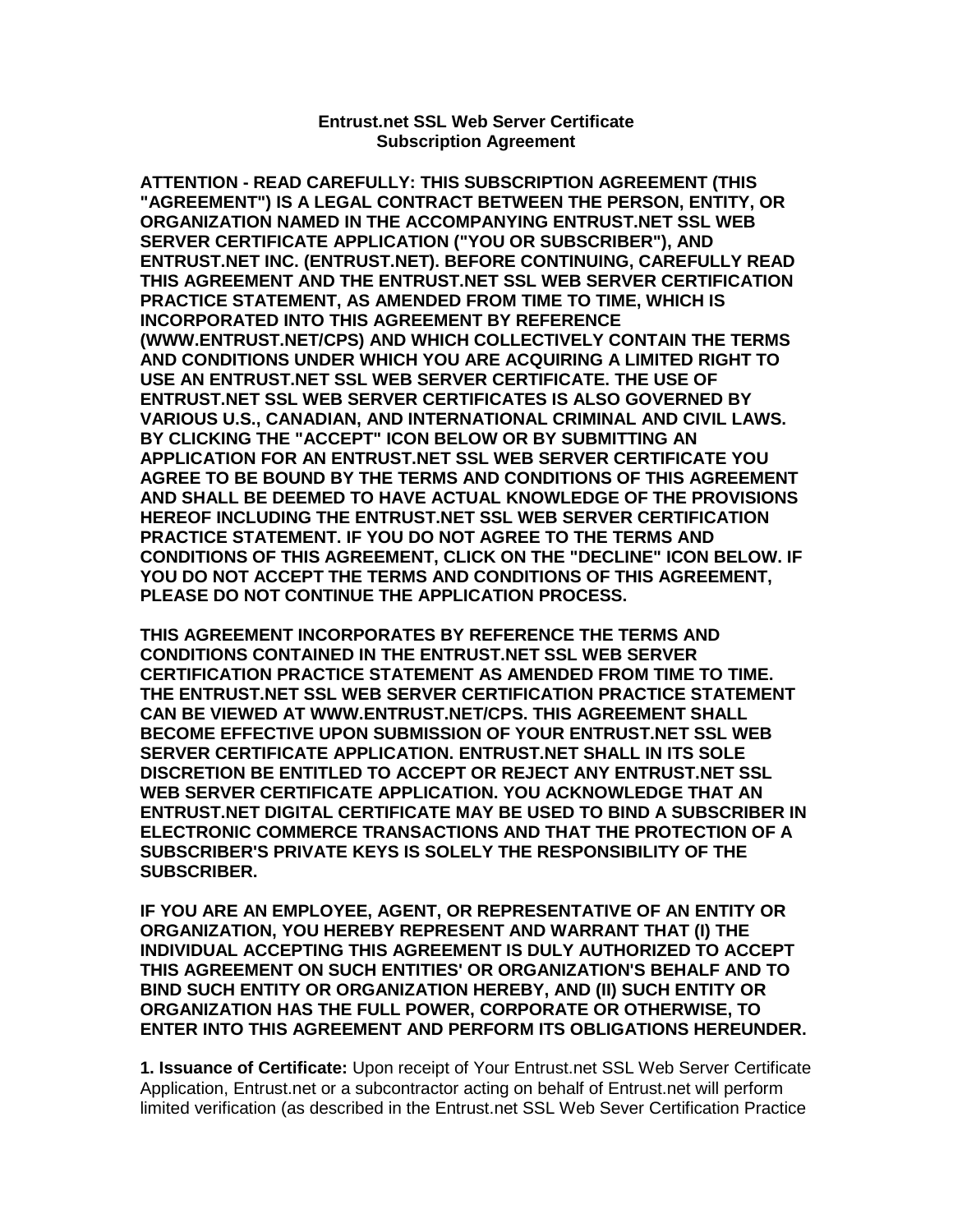Statement) of the information submitted by You in Your Entrust.net SSL Web Server Certificate Application. After completing such verification, Entrust.net may issue an Entrust.net SSL Web Server Certificate to You for use as described in the Entrust.net SSL Web Server Certification Practice Statement. If Entrust.net issues an Entrust.net SSL Web Server Certificate to You, Entrust.net will make such Entrust.net SSL Web Server Certificate available for You to retrieve.

**2. Roles and Obligations:** In return for payment of the then current price for a license for an Entrust.net SSL Web Server Certificate, Entrust.net shall perform the Certification Authority services described in the Entrust.net SSL Web Server Certification Practice Statement. You shall only use Your Entrust.net SSL Web Server Certificate as permitted by the Entrust.net SSL Web Server Certification Practice Statement and shall comply with all obligations of the Entrust.net SSL Web Server Certification Practice Statement. You acknowledge that You understand and have the necessary information to make an informed decision about whether and the extent to which to use digital certificate technology and in particular Entrust.net SSL Web Server Certificates. You acknowledge that You have read the Entrust.net SSL Web Server Certification Practice Statement and understand the disclaimers of representations, warranties, and conditions, and limitations of liabilities and are making Your own judgment as to whether it is reasonable under the circumstances to use Entrust.net SSL Web Server Certificates. You are solely responsible for determining whether to use Entrust.net SSL Web Server Certificates and the extent of such use.

**3. Fees:** You shall pay all applicable fees for any Entrust.net SSL Web Server Certificates issued to You. Such payment shall be made within thirty (30) days of the receipt of an invoice from Entrust.net for any such Entrust.net SSL Web Server Certificates. In the event that You do not pay the applicable fees for any Entrust.net SSL Web Server Certificates issued to You, You shall not be entitled to use such Entrust.net SSL Web Server Certificates and Entrust.net may refused to process any subsequent applications submitted by You for additional Entrust.net SSL Web Server Certificates. The fees for Entrust.net SSL Web Server Certificates and information or services provided by Entrust.net in respect to Entrust.net SSL Web Server Certificates are set forth in the Entrust.net SSL Web Repository. These fees are subject to change, and any such changes shall become effective immediately after posting in the Entrust.net Repository.

**4. Lifecycle Monitoring Service:** Entrust.net shall also provide You with a complementary lifecycle monitoring service ("LMS"). The LMS is designed to reduce the chance of disruption of Your service which may be caused by the expiration of the Your Entrust.net SSL Web Server Certificate. Entrust.net shall use commercially reasonable efforts to send an email to the technical contact listed in the information provided to Entrust.net with Your Entrust.net SSL Web Server Certificate Application. Such email will inform Your technical contact that Your Entrust.net SSL Web Server Certificate is due to expire shortly. Usually, the email notification will be sent approximately thirty (30) days prior to the date on which Your Entrust.net SSL Web Server Certificate is due to expire. In the event that Your contact information changes, You can still receive an LMS email notice if You provide Entrust.net with updated technical contact information at least sixty (60) days prior to the date that Your Entrust.net SSL Web Server Certificate is due to expire. You shall not be eligible for the LMS if Your technical contact information changes and Entrust.net is not informed of such change within the time period set forth above.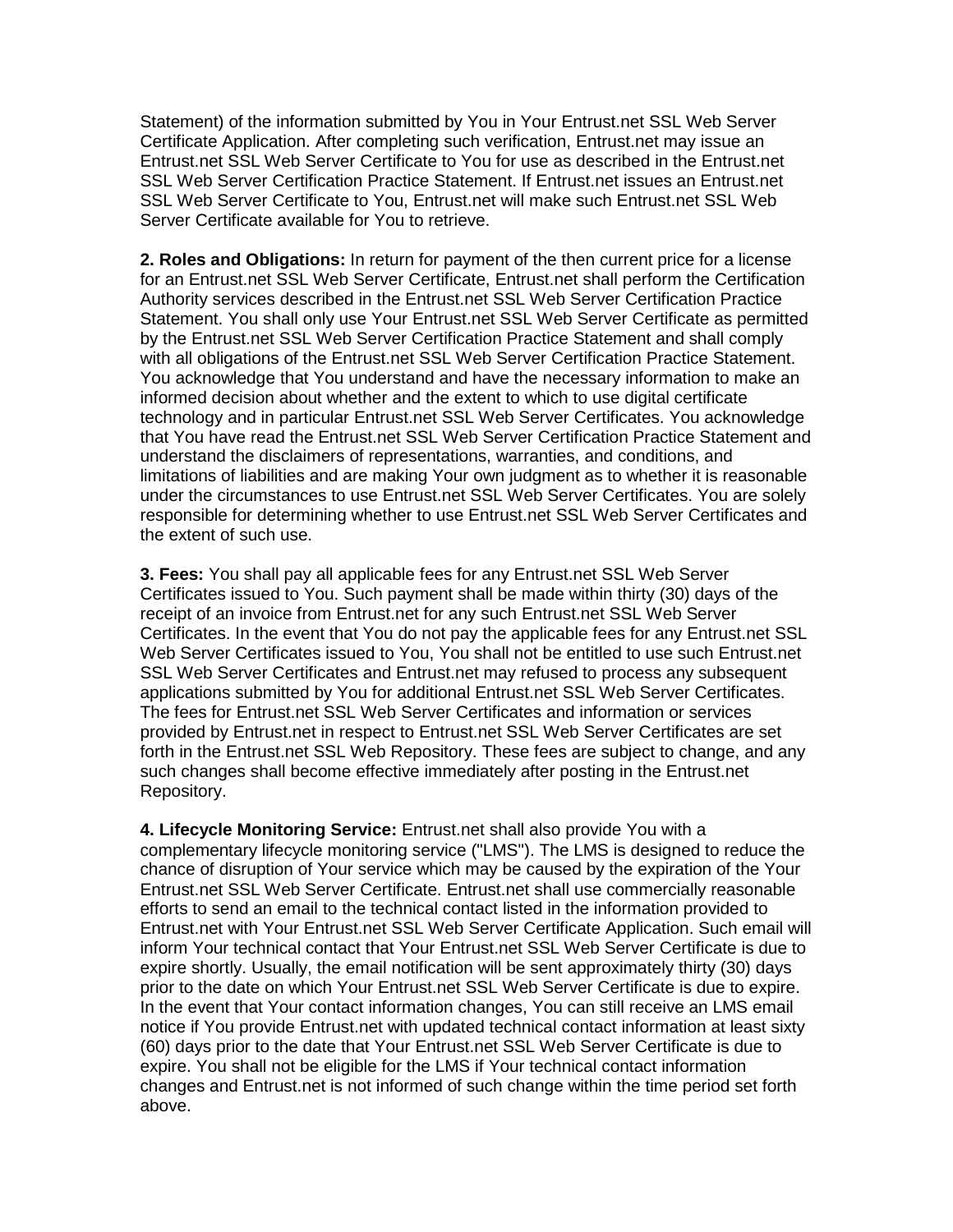**5. DISCLAIMER OF WARRANTY: EXCEPT FOR THE EXPLICIT REPRESENTATIONS, WARRANTIES, AND CONDITIONS PROVIDED IN THIS AGREEMENT AND THE ENTRUST.NET SSL WEB SERVER CERTIFICATION PRACTICE STATEMENT, ENTRUST.NET SSL WEB SERVER CERTIFICATES AND ANY SERVICES PROVIDED IN RESPECT TO ENTRUST.NET SSL WEB SERVER CERTIFICATES ARE PROVIDED "AS IS", AND NEITHER ENTRUST.NET NOR ANY INDEPENDENT THIRD-PARTY REGISTRATION AUTHORITIES OPERATING UNDER THE ENTRUST.NET SSL WEB SERVER CERTIFICATION AUTHORITIES, NOR ANY RESELLERS, CO-MARKETERS, OR ANY SUBCONTRACTORS, DISTRIBUTORS, AGENTS, SUPPLIERS, EMPLOYEES, OR DIRECTORS OF ANY OF THE FOREGOING MAKE ANY REPRESENTATIONS OR GIVE ANY WARRANTIES, OR CONDITIONS, WHETHER EXPRESS, IMPLIED, STATUTORY, BY USAGE OF TRADE, OR OTHERWISE, AND ENTRUST.NET, ALL INDEPENDENT THIRD-PARTY REGISTRATION AUTHORITIES OPERATING UNDER THE ENTRUST.NET SSL WEB SERVER CERTIFICATION AUTHORITIES, ALL RESELLERS OR CO-MARKETERS, AND ANY SUBCONTRACTORS, DISTRIBUTORS, AGENTS, SUPPLIERS, EMPLOYEES, OR DIRECTORS OF ANY OF THE FOREGOING SPECIFICALLY DISCLAIM ANY AND ALL REPRESENTATIONS, WARRANTIES, AND CONDITIONS OF MERCHANTABILITY, NON-INFRINGEMENT, TITLE, SATISFACTORY QUALITY, OR FITNESS FOR A PARTICULAR PURPOSE. EXCEPT FOR THE EXPLICIT REPRESENTATIONS, WARRANTIES AND CONDITIONS CONTAINED IN THIS AGREEMENT AND IN THE ENTRUST.NET SSL WEB SERVER CERTIFICATION PRACTICE STATEMENT, THE ENTIRE RISK OF THE USE OF ANY ENTRUST.NET SSL WEB SERVER CERTIFICATES OR ANY SERVICES PROVIDED IN RESPECT ENTRUST.NET SSL WEB SERVER CERTIFICATES OR THE VALIDATION OF DIGITAL SIGNATURES SHALL BE BORNE SOLELY BY YOU.**

**6. LIMITATION OF LIABILITY: IN NO EVENT SHALL THE TOTAL CUMULATIVE LIABILITY OF ENTRUST.NET, ANY INDEPENDENT THIRD-PARTY REGISTRATION AUTHORITIES OPERATING UNDER THE ENTRUST.NET SSL WEB SERVER CERTIFICATION AUTHORITIES, ANY RESELLERS, OR CO-MARKETERS, OR ANY SUBCONTRACTORS, DISTRIBUTORS, AGENTS, SUPPLIERS, EMPLOYEES, OR DIRECTORS OF ANY OF THE FOREGOING TO YOU ARISING OUT OF OR RELATING TO ANY ENTRUST.NET SSL WEB SERVER CERTIFICATE OR ANY SERVICES PROVIDED IN RESPECT TO ENTRUST.NET SSL WEB SERVER CERTIFICATES, INCLUDING ANY USE OR RELIANCE ON ANY ENTRUST.NET SSL WEB SERVER CERTIFICATES, EXCEED ONE THOUSAND UNITED STATES DOLLARS (\$1000.00 U.S.) ("CUMULATIVE DAMAGE CAP"). THIS LIMITATION SHALL APPLY ON A PER ENTRUST.NET SSL WEB SERVER CERTIFICATE BASIS REGARDLESS OF THE NUMBER OF TRANSACTIONS, DIGITAL SIGNATURES, OR CAUSES OF ACTION ARISING OUT OF OR RELATED TO SUCH ENTRUST.NET SSL WEB SERVER CERTIFICATE OR ANY SERVICES PROVIDED IN RESPECT TO SUCH ENTRUST.NET SSL WEB SERVER CERTIFICATE. THE FOREGOING LIMITATIONS SHALL APPLY TO ANY LIABILITY WHETHER BASED IN CONTRACT (INCLUDING FUNDAMENTAL BREACH), TORT (INCLUDING NEGLIGENCE), LEGISLATION OR ANY OTHER THEORY OF LIABILITY, INCLUDING ANY DIRECT, INDIRECT, SPECIAL, STATUTORY, PUNITIVE, EXEMPLARY, CONSEQUENTIAL, RELIANCE, OR INCIDENTAL DAMAGES.**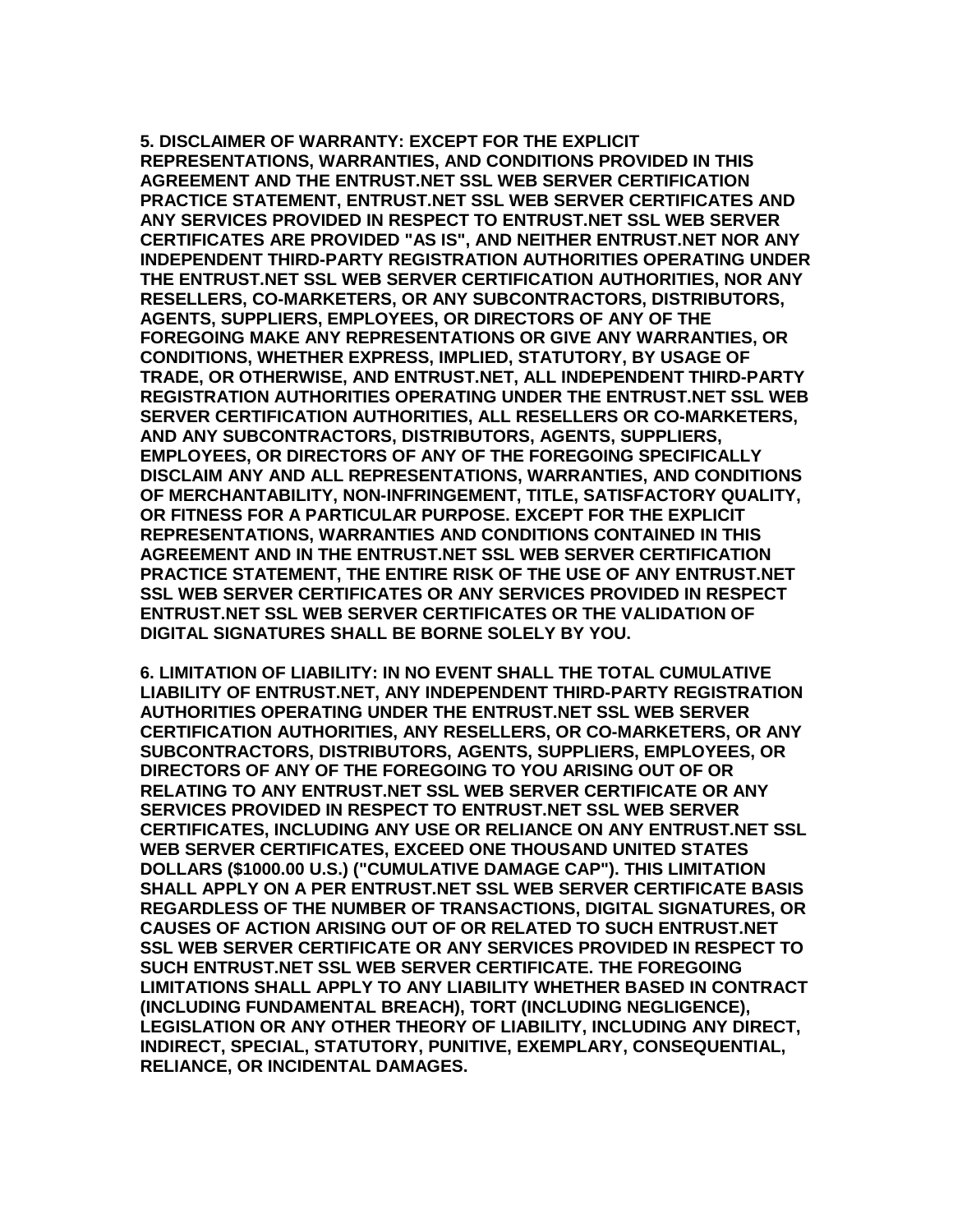**IN THE EVENT THAT LIABILITY ARISING OUT OF OR RELATING TO AN ENTRUST.NET SSL WEB SERVER CERTIFICATE OR ANY SERVICES PROVIDED IN RESPECT TO AN ENTRUST.NET SSL WEB SERVER CERTIFICATE EXCEEDS THE CUMULATIVE DAMAGE CAP SET FORTH IN THIS SECTION ABOVE, THE AMOUNTS AVAILABLE UNDER THE CUMULATIVE DAMAGE CAP SHALL BE APPORTIONED FIRST TO THE EARLIEST CLAIMS TO ACHIEVE FINAL DISPUTE RESOLUTION UNLESS OTHERWISE ORDERED BY A COURT OF COMPETENT JURISDICTION. IN NO EVENT SHALL ENTRUST.NET OR ANY INDEPENDENT THIRD-PARTY REGISTRATION AUTHORITIES OPERATING UNDER THE ENTRUST.NET SSL WEB SERVER CERTIFICATION AUTHORITIES, OR ANY RESELLERS, CO-MARKETERS, OR ANY SUBCONTRACTORS, DISTRIBUTORS, AGENTS, SUPPLIERS, EMPLOYEES, OR DIRECTORS OF ANY OF THE FOREGOING BE OBLIGATED TO PAY MORE THAN THE CUMULATIVE DAMAGE CAP FOR ANY ENTRUST.NET SSL WEB SERVER CERTIFICATE OR ANY SERVICES PROVIDED IN RESEPCT TO AN ENTRUST.NET SSL WEB SERVER CERTIFICATE REGARDLESS OF APPORTIONMENT AMONG CLAIMANTS. IN NO EVENT SHALL ENTRUST.NET OR ANY INDEPENDENT THIRD-PARTY REGISTRATION AUTHORITIES OPERATING UNDER THE ENTRUST.NET SSL WEB SERVER CERTIFICATION AUTHORITIES, OR ANY RESELLERS, CO-MARKETERS, OR ANY SUBCONTRACTORS, DISTRIBUTORS, AGENTS, SUPPLIERS, EMPLOYEES, OR DIRECTORS OF ANY OF THE FOREGOING BE LIABLE FOR ANY INCIDENTAL, SPECIAL, STATUTORY, PUNITIVE, EXEMPLARY, INDIRECT, RELIANCE, OR CONSEQUENTIAL DAMAGES (INCLUDING, WITHOUT LIMITATION, DAMAGES FOR LOSS OF BUSINESS, LOSS OF BUSINESS OPPORTUNITIES, LOSS OF GOODWILL, LOSS OF PROFITS, BUSINESS INTERRUPTION, LOSS OF DATA, LOST SAVINGS OR OTHER SIMILAR PECUNIARY LOSS) WHETHER ARISING FROM CONTRACT (INCLUDING FUNDAMENTAL BREACH), TORT (INCLUDING NEGLIGENCE), LEGISLATION OR ANY OTHER THEORY OF LIABILITY.** 

**THE FOREGOING LIMITATIONS SHALL APPLY NOTWITHSTANDING THE FAILURE OF ESSENTIAL PURPOSE OF ANY LIMITED REMEDY STATED HEREIN AND EVEN IF ENTRUST.NET OR ANY INDEPENDENT THIRD-PARTY REGISTRATION AUTHORITY OPERATING UNDER AN ENTRUST.NET SSL WEB SERVER CERTIFICATION AUTHORITY, OR ANY RESELLERS, CO-MARKETERS, OR ANY SUBCONTRACTORS, DISTRIBUTORS, AGENTS, SUPPLIERS, EMPLOYEES, OR DIRECTORS OF ANY OF THE FOREGOING HAVE BEEN ADVISED OF THE POSSIBILITY OF THOSE DAMAGES. SOME JURISDICTIONS DO NOT ALLOW THE EXCLUSION OR LIMITATION OF LIABILITY FOR CONSEQUENTIAL OR INCIDENTAL DAMAGES, SO THESE LIMITATIONS SET FORTH ABOVE MAY NOT APPLY TO YOU. THE DISCLAIMERS OF REPRESENTATIONS, WARRANTIES, AND CONDITIONS AND THE LIMITATIONS OF LIABILITY IN THIS AGREEMENT AND IN THE ENTRUST.NET SSL WEB SERVER CERTIFICATION PRACTICE STATEMENT CONSTITUTE AN ESSENTIAL PART OF THIS AGREEMENT, THE ENTRUST.NET SSL WEB SERVER CERTIFICATION PRACTICE STATEMENT, ANY OTHER SUBSCRIPTION AGREEMENTS, AND ANY RELYING PARTY AGREEMENTS. YOU ACKNOWLEDGE THAT BUT FOR THESE DISCLAIMERS OF REPRESENTATIONS, WARRANTIES, AND CONDITIONS AND LIMITATIONS OF LIABILITY, ENTRUST.NET WOULD NOT ISSUE ENTRUST.NET SSL WEB SERVER CERTIFICATES TO SUBSCRIBERS AND NEITHER ENTRUST.NET NOR ANY ANY INDEPENDENT THIRD-PARTY**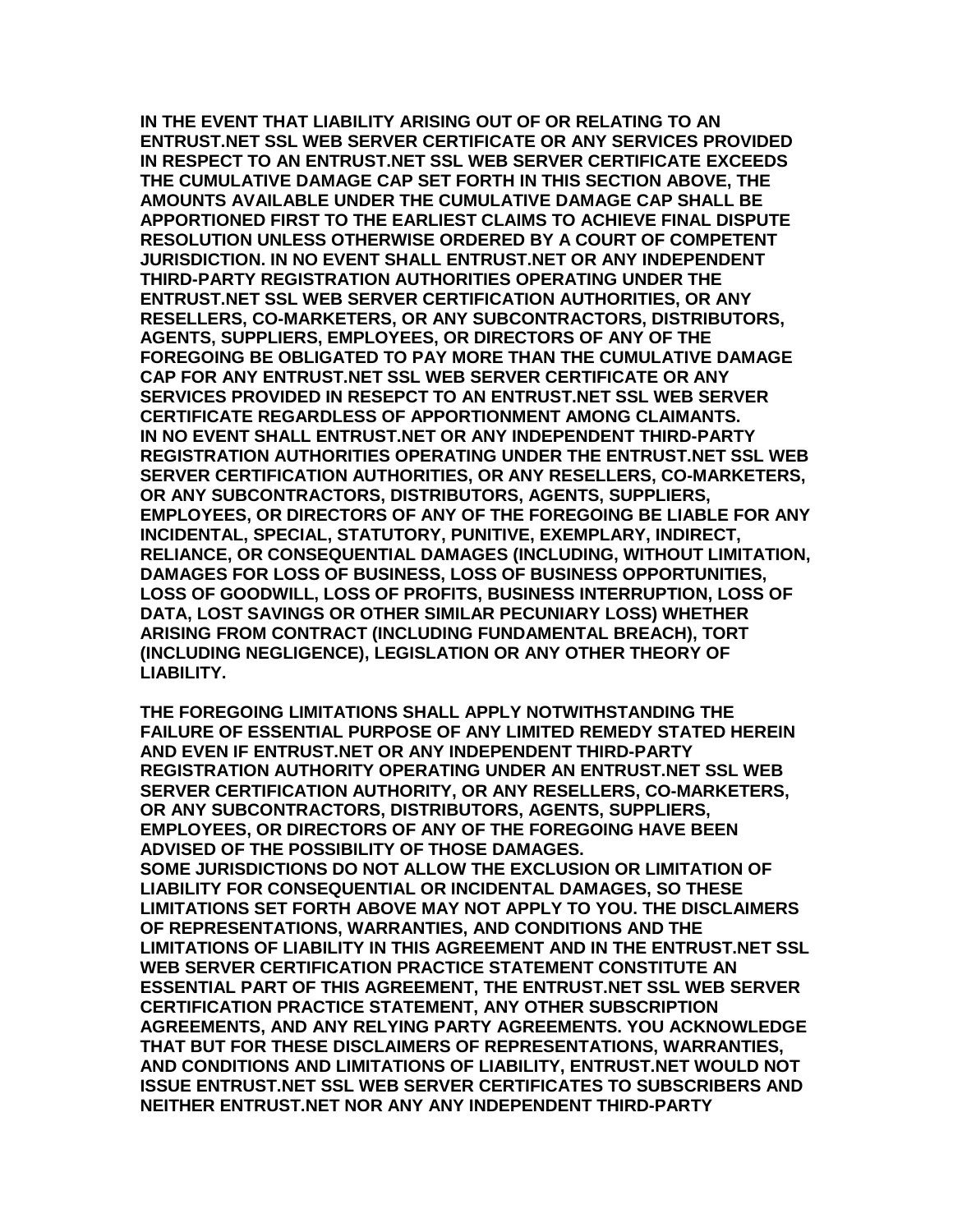**REGISTRATION AUTHORITIES OPERATING UNDER AN ENTRUST.NET SSL WEB SERVER CERTIFICATION AUTHORITY, NOR ANY RESELLERS, CO-MARKETERS, OR ANY SUBCONTRACTORS, DISTRIBUTORS, AGENTS, SUPPLIERS, EMPLOYEES, OR DIRECTORS OF ANY OF THE FOREGOING WOULD PROVIDE SERVICES IN RESPECT TO ENTRUST.NET SSL WEB SERVER CERTIFICATES AND THAT THESE PROVISIONS PROVIDE FOR A REASONABLE ALLOCATION OF RISK.** 

**7. Term:** This Agreement shall continue for as long as You use the Entrust.net SSL Web Server Certificate issued to You, however, it shall terminate if You fail to comply with any of the material terms or conditions of this Agreement or the Entrust.net SSL Web Server Certification Practice Statement. This Agreement shall terminate upon expiration of Your Entrust.net SSL Web Server Certificate. You must, upon expiration of Your Entrust.net SSL Web Server Certificate, or upon termination of this Agreement, cease all use of Your Entrust.net SSL Web Server Certificate and remove it from the devices and/or software in which it has been installed. The provisions entitled Disclaimer of Warranties, Limitation of Liability, Term, Severability and those provisions of the Entrust.net SSL Web Server Certification Practice Statement that are designated as surviving termination shall continue in force even after any termination or expiration of this Agreement.

**8. Severability:** Whenever possible, each provision of this Agreement, the Entrust.net SSL Web Server Certification Practice Statement, any other Subscription Agreements, and any Relying Party Agreements shall be interpreted in such manner as to be effective and valid under applicable law. If the application of any provision of this Agreement, the Entrust.net SSL Web Server Certification Practice Statement, any other Subscription Agreement, or any Relying Party Agreement or any portion thereof to any particular facts or circumstances shall be held to be invalid or unenforceable by an arbitrator or court of competent jurisdiction, then (i) the validity and enforceability of such provision as applied to any other particular facts or circumstances and the validity of other provisions of this Agreement, the Entrust.net SSL Web Server Certification Practice Statement, any other Subscription Agreements, or any Relying Party Agreements shall not in any way be affected or impaired thereby, and (ii) such provision shall be enforced to the maximum extent possible so as to effect its intent and it shall be reformed without further action to the extent necessary to make such provision valid and enforceable.

**FOR GREATER CERTAINTY, IT IS EXPRESSLY UNDERSTOOD AND AGREED THAT EVERY PROVISION OF THIS AGREEMENT, THE ENTRUST.NET SSL WEB SERVER CERTIFICATION PRACTICE STATEMENT, ANY OTHER SUBSCRIPTION AGREEMENTS OR ANY RELYING PARTY AGREEMENTS THAT DEALS WITH (I) LIMITATION OF LIABILITY OR DAMAGES, (II) DISCLAIMERS OF REPRESENTATIONS, WARRANTIES, CONDITIONS, OR LIABILITIES, OR (III) INDEMNIFICATION, IS EXPRESSLY INTENDED TO BE SEVERABLE FROM ANY OTHER PROVISIONS OF THIS AGREEMENT, THE ENTRUST.NET SSL WEB SERVER CERTIFICATION PRACTICE STATEMENT, ANY OTHER SUBSCRIPTION AGREEMENTS, OR ANY RELYING PARTY AGREEMENTS AND SHALL BE SO INTERPRETED AND ENFORCED.** 

**9. Third Party Databases and D-U-N-S® Number.** In performing limited verification Entrust.net (or a subcontractor acting on behalf of Entrust.net (a "Subcontractor")) may determine whether the organizational identity, address, and domain name provided with Your Entrust.net SSL Web Server Certificate Application are consistent with information